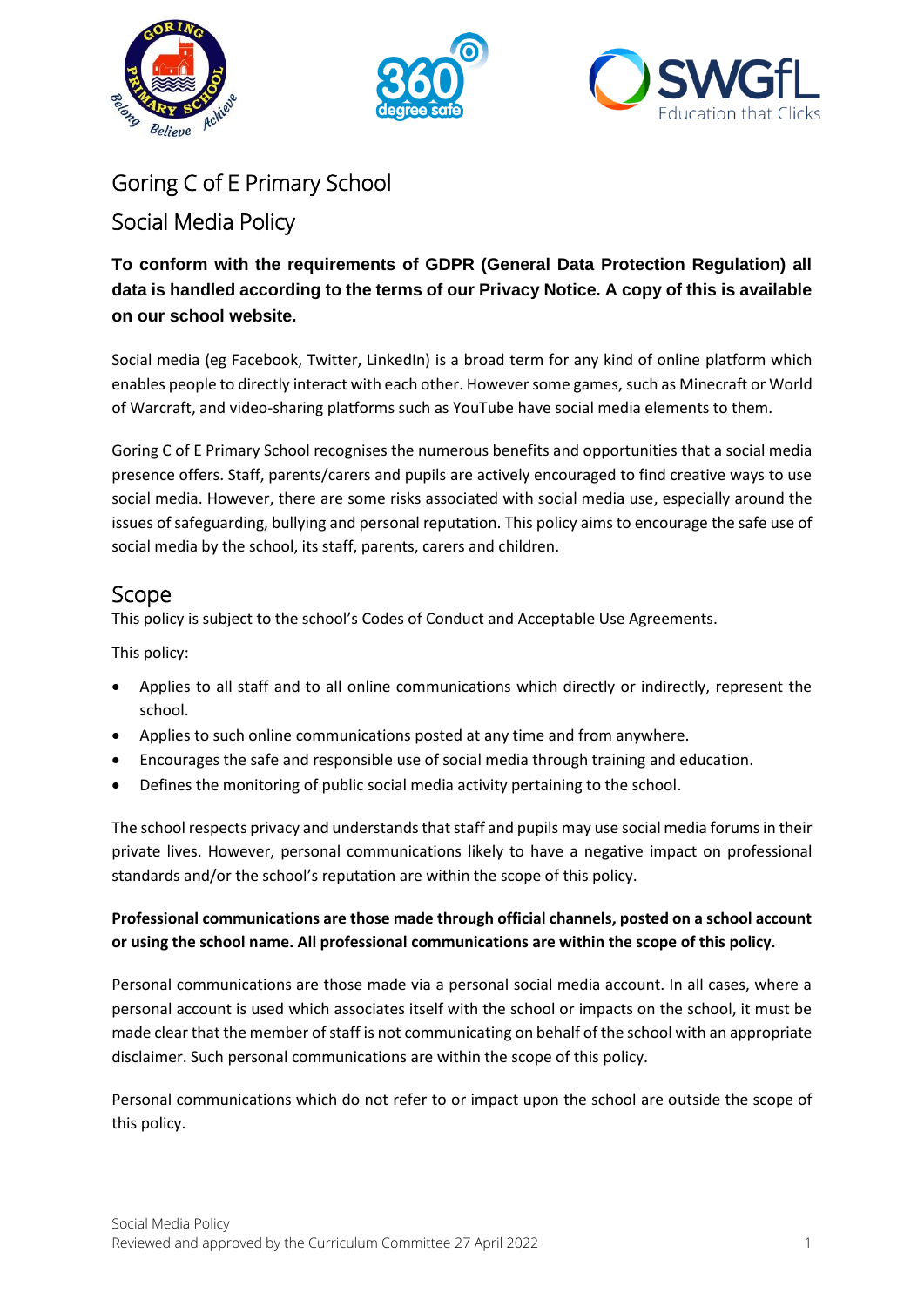





Digital communications with pupils are also considered. *Staff may use social media to communicate with learners via a school social media account for teaching and learning purposes but must consider whether this is appropriate and consider the potential implications.*

# Organisational control

#### Roles & Responsibilities

- **Senior Leadership Team (SLT)**
	- o Facilitating training and guidance on social media use
	- o Developing and implementing the social media policy
	- o Taking a lead role in investigating any reported incidents
	- $\circ$  Making an initial assessment when an incident is reported and involving appropriate staff and external agencies as required
	- o Receiving completed applications for social media accounts
	- o Approving account creation

#### • **School Business Leader**

- o Create the account following SLT approval
- o Securely store account details, including passwords
- o Be involved in monitoring and contributing to the account
- $\circ$  Control the process for managing an account after the lead staff member has left the organisation (closing or transferring)

#### • **Staff**

- $\circ$  Know the contents of, and ensure that any use of, social media is carried out in line with this and other relevant policies
- o Attending appropriate training
- $\circ$  Regularly monitoring, updating and managing content he/she has posted via school accounts
- $\circ$  Adding an appropriate disclaimer to personal accounts when naming the school

#### Process for creating new accounts

The school community is encouraged to consider if a social media account will help them in their work, such as a history department Twitter account, or a 'Friends of the school' Facebook page. Anyone wishing to create such an account must present a business case to the SLT which covers the following points:

- The aim of the account
- The intended audience
- How the account will be promoted
- Who will run the account (at least two staff members should be named)
- Will the account be open or private/closed?

Following consideration by the SLT an application will be approved or rejected. In all cases, the SLT must be satisfied that anyone running a social media account on behalf of the school has read and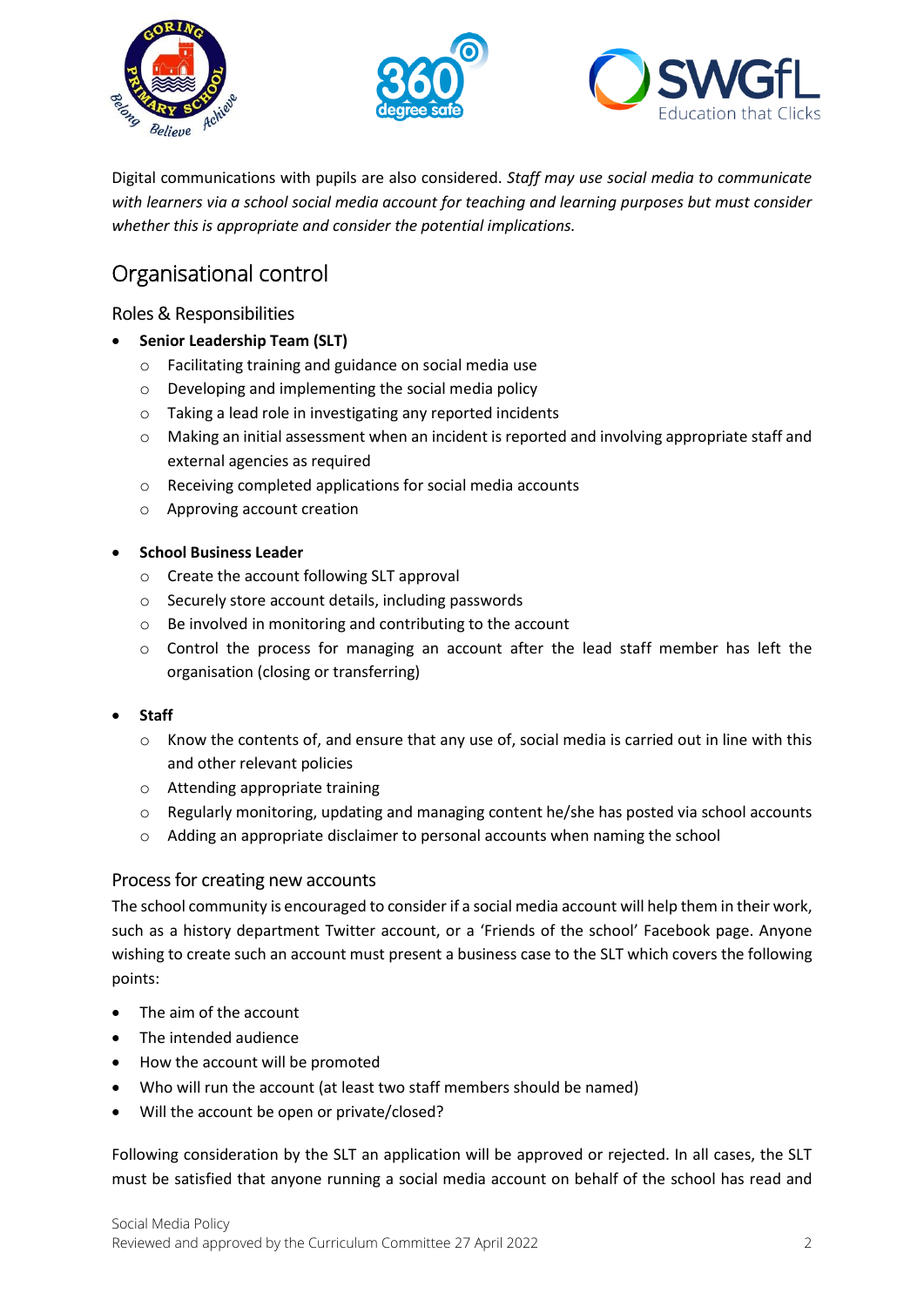





understood this policy and received appropriate training. This also applies to anyone who is not directly employed by the school, including volunteers or parents. Parent-led WhatsApp and Facebook groups, such as those set up for individual year groups, fall within the scope of the Parent Code of Conduct (Annex 1 of the Home–School Agreement).

#### Monitoring

**School accounts must be monitored regularly and frequently** (preferably 7 days a week, including during holidays). Any comments, queries or complaints made through those accounts must be responded to within 24 hours (or on the next working day if received at a weekend) even if the response is only to acknowledge receipt. Regular monitoring and intervention is essential in case a situation arises where bullying or any other inappropriate behaviour occurs on a school social media account.

#### Behaviour

- The school requires that all users of social media adhere to the standard of behaviour as set out in this policy and other relevant policies.
- Digital communications by staff must be professional and respectful at all times and in accordance with this policy. Staff will not use social media to infringe on the rights and privacy of others or make ill-considered comments or judgments about other staff. School social media accounts must not be used for personal gain. Staff must ensure that confidentiality is maintained on social media even after they leave the employment of the school.
- Users must declare who they are in social media posts or accounts. Anonymous posts are discouraged in relation to school activity.
- If a journalist makes contact about posts made using social media, staff must follow the school media policy before responding.
- Unacceptable conduct (eg, defamatory, discriminatory, offensive, harassing content or a breach of data protection, confidentiality, copyright) will be taken extremely seriously by the school and will be reported as soon as possible to a relevant senior member of staff, and escalated where appropriate.
- The use of social media by staff while at work may be monitored, in line with school policies. The school permits reasonable and appropriate access to private social media sites. However, where excessive use is suspected, and considered to be interfering with relevant duties, disciplinary action may be taken.
- The school will take appropriate action in the event of breaches of the social media policy. Where conduct is found to be unacceptable, the school will deal with the matter internally. Where conduct is considered illegal, the school will report the matter to the police and other relevant external agencies, and may take action according to the disciplinary policy.

#### Legal considerations

• Users of social media should consider the copyright of the content they are sharing and, where necessary, should seek permission from the copyright holder before sharing.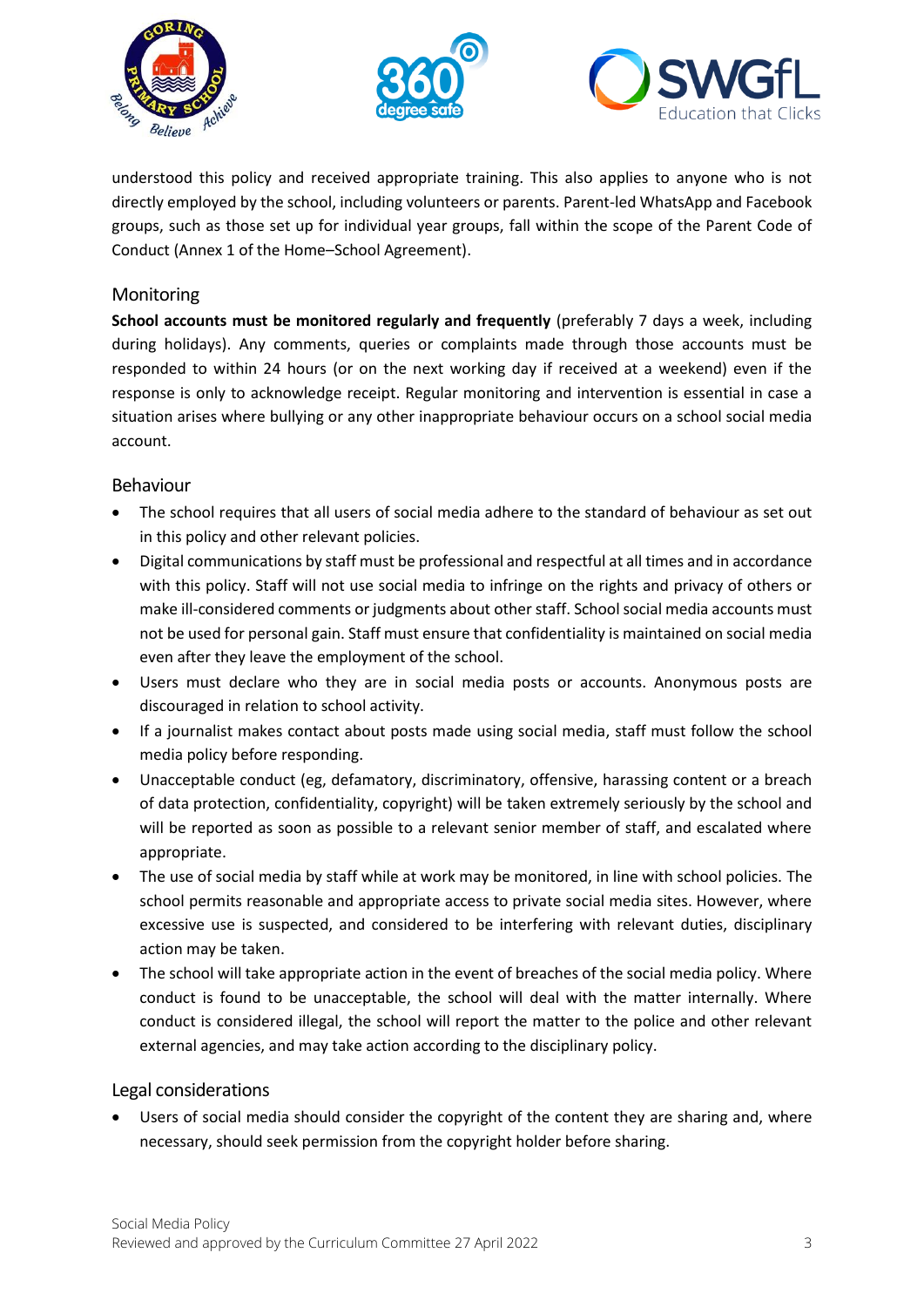





• Users must ensure that their use of social media does not infringe upon relevant data protection laws, or breach confidentiality.

#### Handling abuse

- When acting on behalf of the school, handle offensive comments swiftly and with sensitivity.
- If a conversation becomes offensive or unacceptable, school users should block, report or delete other users or their comments/posts and should inform the audience exactly why the action was taken.
- If you feel that you or someone else is subject to abuse by colleagues through use of a social networking site, then this action must be reported using the agreed school protocols.

#### Tone

The tone of content published on social media should be appropriate to the audience, whilst retaining appropriate levels of professional standards. Key words to consider when composing messages are:

- Engaging
- **Conversational**
- Informative
- Friendly (on certain platforms, eg, Facebook)

#### Use of images

School use of images can be assumed to be acceptable, providing the following guidelines are strictly adhered to.

- Permission to use any photos or video recordings should be sought in line with school policy. If anyone, for any reason, asks not to be filmed or photographed then their wishes should be respected.
- Under no circumstances should staff share or upload pupil pictures online other than via schoolowned social media accounts.
- Staff should exercise their professional judgement about whether an image is appropriate to share on school social media accounts. Pupils should be appropriately dressed, not be subject to ridicule and must not be on any school list of children whose images must not be published.
- If a member of staff inadvertently takes a compromising picture which could be misconstrued or misused, they must delete it immediately.

#### Personal use

- **Staff**
	- $\circ$  Personal communications are those made via personal social media accounts. In all cases, where a personal account is used which associates itself with the school or impacts on the school, it must be made clear that the member of staff is not communicating on behalf of the school with an appropriate disclaimer. Such personal communications are within the scope of this policy.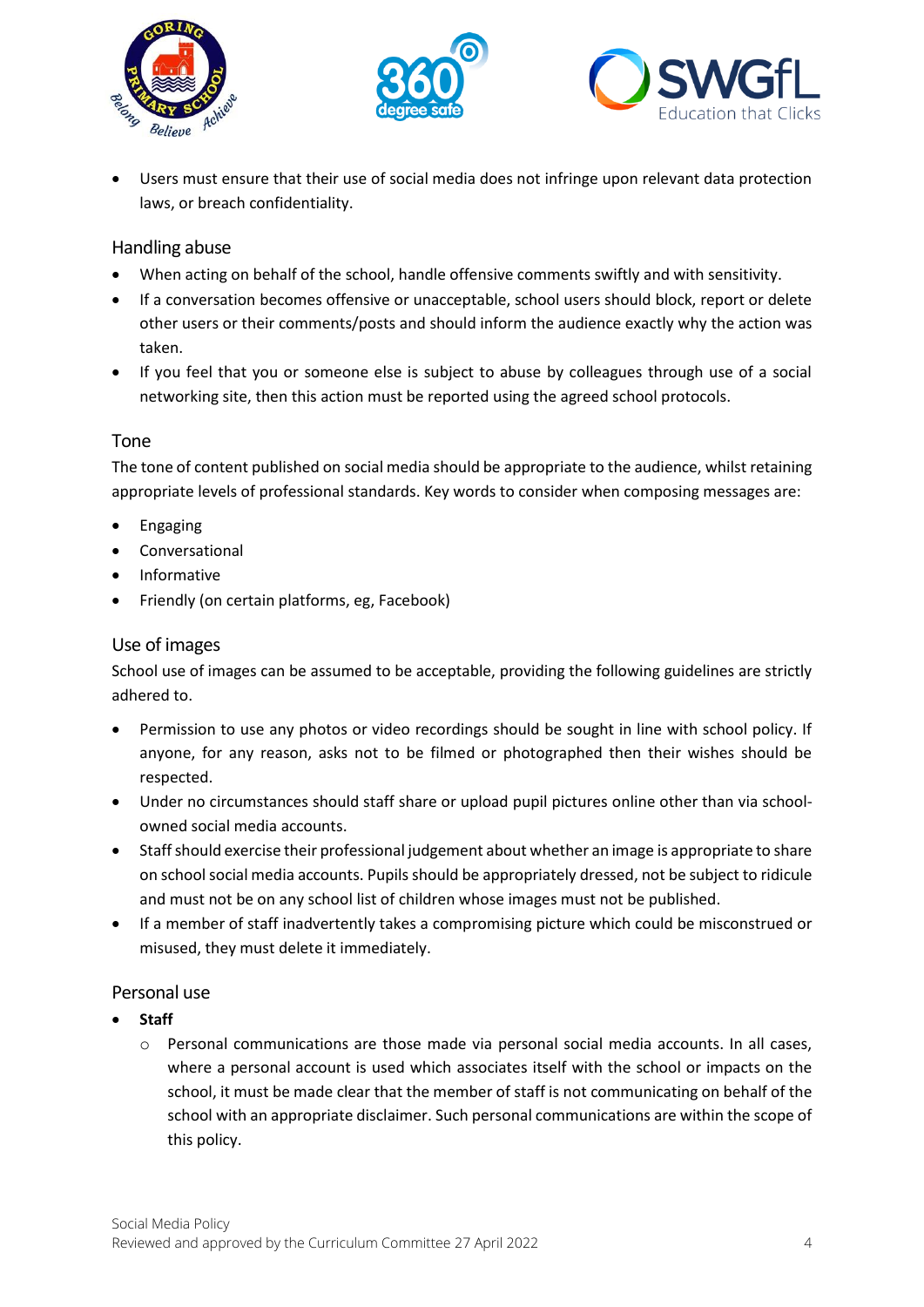





- $\circ$  Personal communications which do not refer to or impact upon the school are outside the scope of this policy.
- o Where excessive personal use of social media in school is suspected, and considered to be interfering with relevant duties, disciplinary action may be taken
- o The school permits reasonable and appropriate access to private social media sites*.*

#### • **Pupils**

- $\circ$  Staff are not permitted to follow or engage with current or former pupils of the school on any personal social media network account.
- o The school's education programme should enable the pupils to be safe and responsible users of social media.
- o Pupils are encouraged to comment or post appropriately about the school. Any offensive or inappropriate comments will be resolved by the use of the school's Pupil Behaviour policy.

#### • **Parents/Carers**

- o If parents/carers have access to a school learning platform where posting or commenting is enabled, they will be informed about acceptable use.
- $\circ$  The school has an active parent/carer education programme which supports the safe and positive use of social media. This includes information on the website.
- o Parents/carers are encouraged to comment or post appropriately about the school. In the event of any offensive or inappropriate comments being made, the school will ask the parent/carer to remove the post and invite them to discuss the issues in person. If necessary, refer parents to the school's complaints procedures.

#### Monitoring posts about the school

- As part of active social media engagement, it is considered good practice to proactively monitor the internet for public postings about the school.
- The school should effectively respond to social media comments made by others according to a defined policy or process.